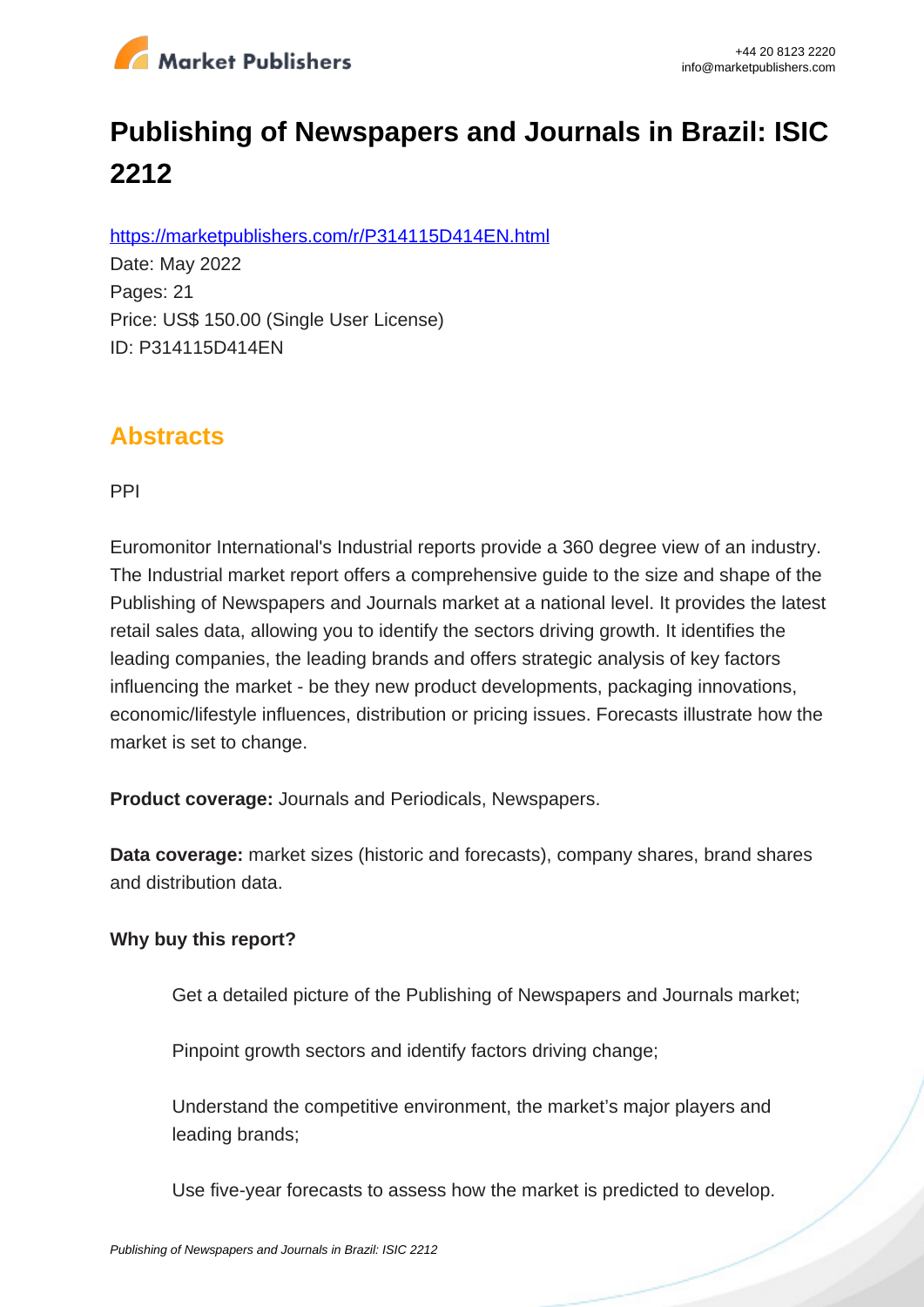

Euromonitor International has over 40 years' experience of publishing market research reports, business reference books and online information systems. With offices in London, Chicago, Singapore, Shanghai, Vilnius, Dubai, Cape Town, Santiago, Sydney, Tokyo and Bangalore and a network of over 800 analysts worldwide, Euromonitor International has a unique capability to develop reliable information resources to help drive informed strategic planning.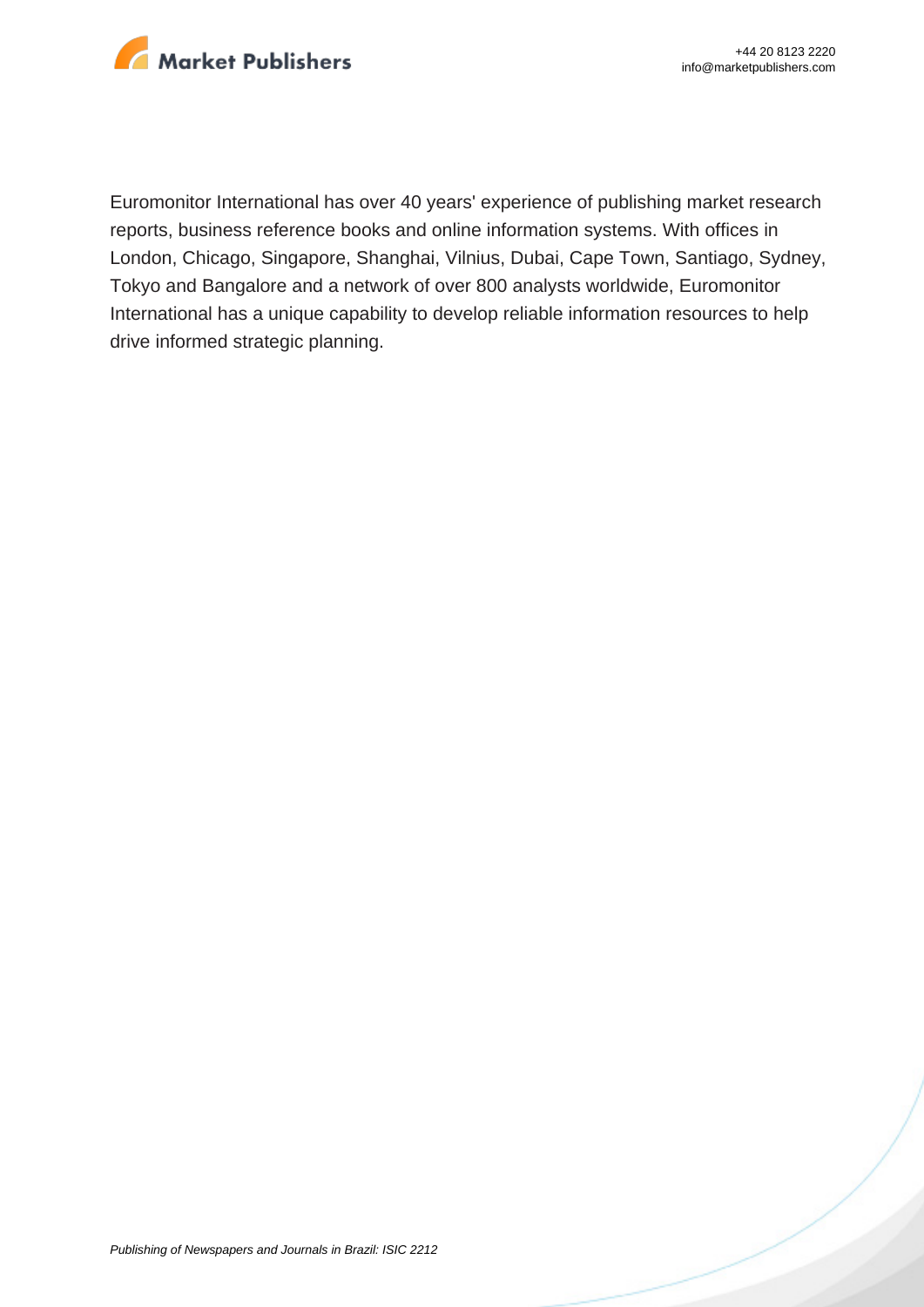

## **Contents**

PUBLISHING OF NEWSPAPERS AND JOURNALS IN BRAZIL: ISIC 2212 **HEADLINES** INDUSTRY OVERVIEW PRODUCTION SCORECARD Summary 1 Scorecard of Production Pillar 2021 CHART 1 Production Value Regional Comparison 2021 CHART 2 Production Value per Capita Regional Comparison 2021 CHART 3 Production Value Growth Regional Comparison 2016-2026 CHART 4 Future and Absolute Growth of Production Value Regional Comparison 2021-2026 CHART 5 Production Value 2016-2026 CHART 6 Production Value by Category 2016-2021 CHART 7 Production Value by Category 2021-2026 CHART 8 Production Value per Employee 2016-2021 CHART 9 Exports 2016-2021 CHART 10 Exports Regional Comparison 2021 COST STRUCTURE CHART 11 Cost Structure 2016-2021 CHART 12 B2B Costs and Growth 2021, USD million CHART 13 Profit and Profit Margin 2016-2021 CHART 14 Average Salary 2016-2021 CHART 15 Labour Costs and Employee Productivity Comparison 2016-2021 FIRMOGRAPHICS CHART 16 Number of Companies by Size 2016/2021 CHART 17 Competitive Landscape Structure by Company Size 2016/2021 CHART 18 Top Companies' Ranking 2016-2021 and % of Production Value 2021 MARKET OVERVIEW CONSUMPTION SCORECARD Summary 2 Scorecard of Consumption 2021 CHART 19 Market Size Regional Comparison 2021 CHART 20 Market Size per Capita Regional Comparison 2021 CHART 21 Market Size Growth Regional Comparison 2016-2021 CHART 22 Market Structure by Buyer 2016-2021 CHART 23 B2B Buyers and Growth 2021, USD million CHART 24 Market Structure 2016-2021 CHART 25 Market Structure by Category 2016-2021 CHART 26 Imports 2016-2021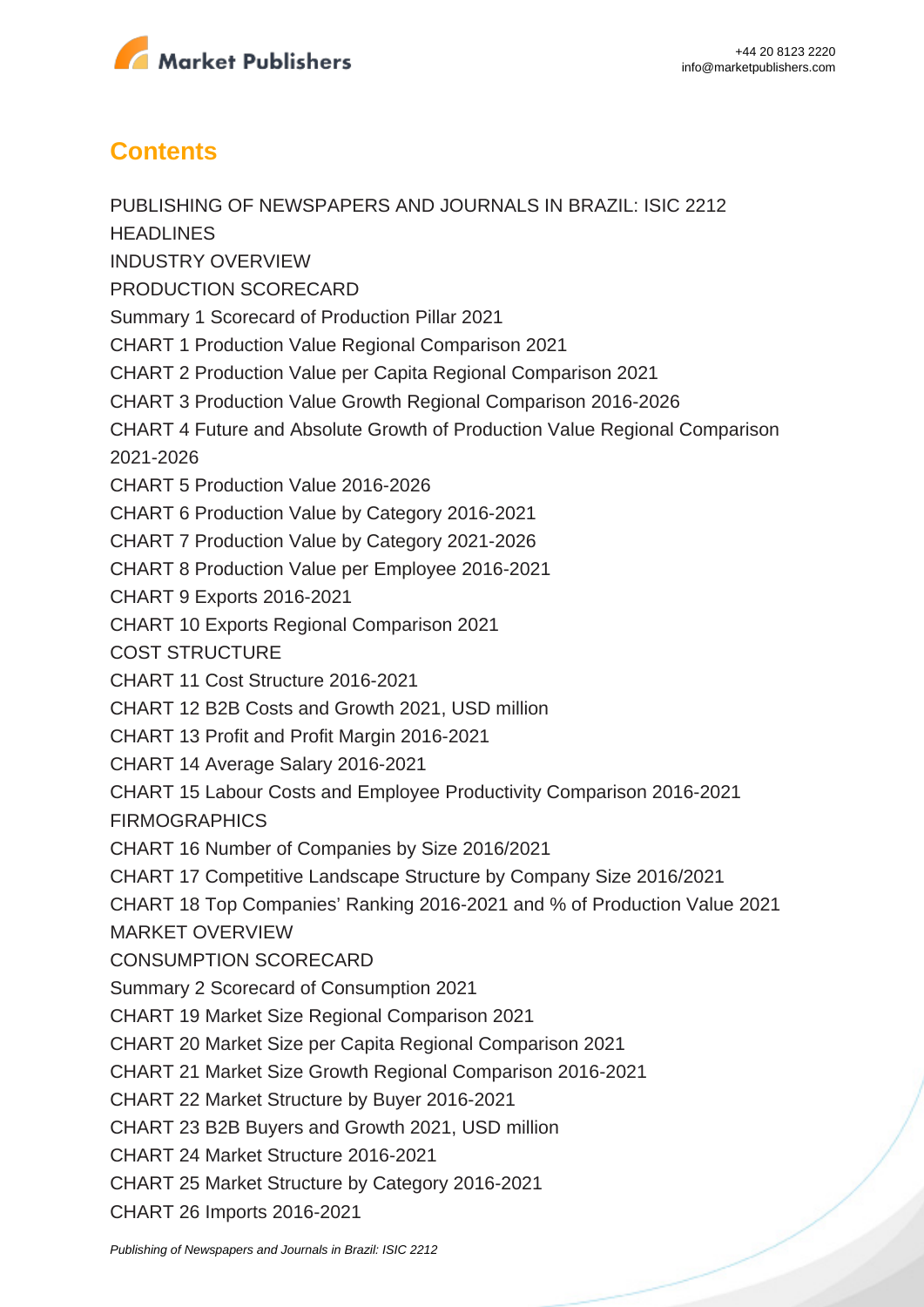

CHART 27 Imports Regional Comparison 2021 ATTRACTIVENESS INDEX CHART 28 Attractiveness Index in Selected Industries 2021 ECONOMIC CONTEXT AND LABOUR MARKET Summary 3 Economic Context and Labour Market 2021